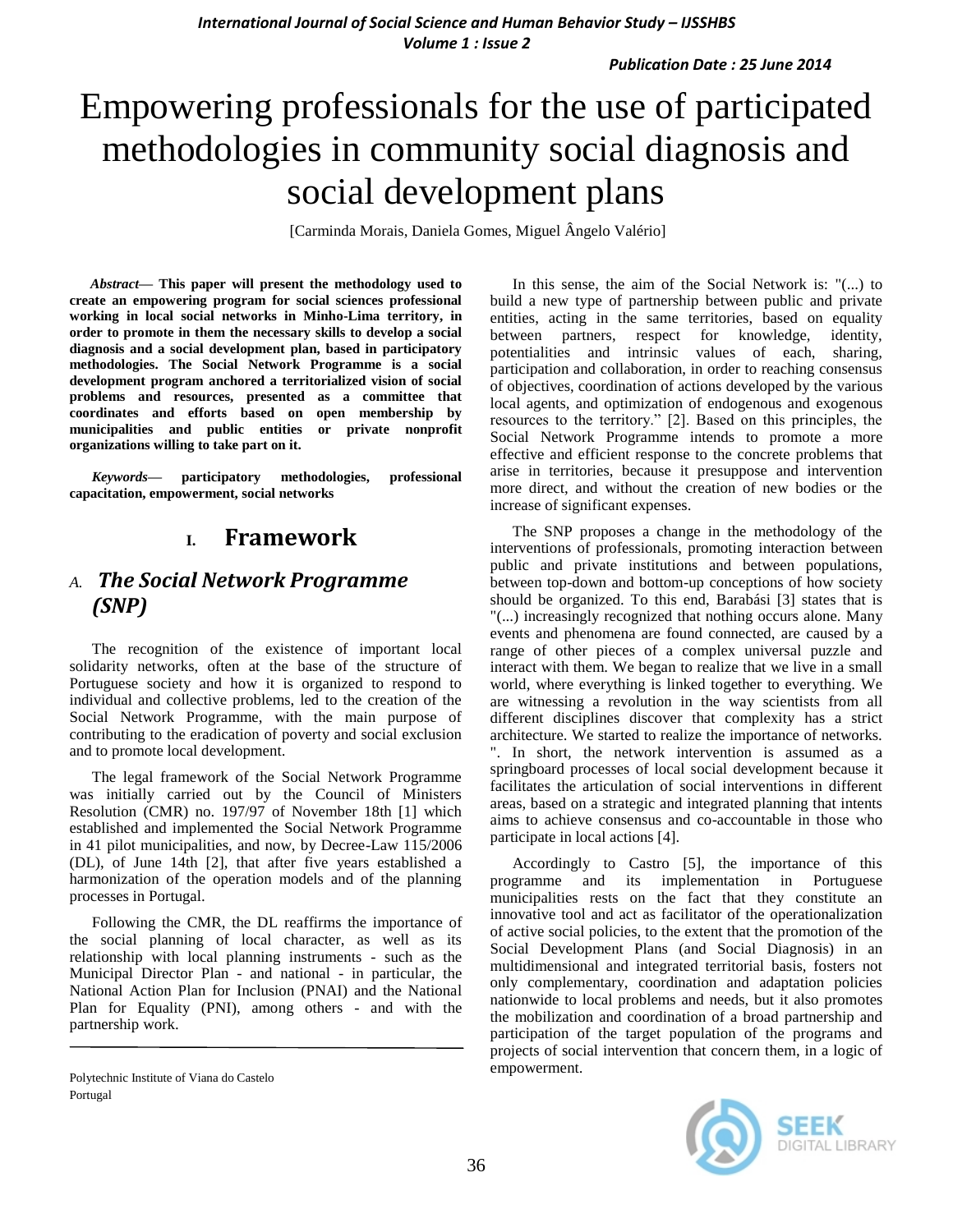#### *International Journal of Social Science and Human Behavior Study – IJSSHBS Volume 1 : Issue 2*

#### *B. The CQIMLSN Project*

As we state earlier [6] it is based on these main ideas that the project "Capacitate to Qualification and Innovation in Minho-Lima Social Networks" (CQIMLSN) arises, within a logic of promoting local development that must be designed from integrated planning dynamics in the totality of Minho-Lima territory (constitute by ten territorial municipalities) and its Municipal Social Networks (MSN). The main goal of the CQIMLSN Project was (and still is) to work with the teams responsible by the municipal plans, seeking to find and establish a balance between them, promoting the exchange of experiences, dissemination of good practices, harmonization of work methods, according to a more innovative and entrepreneurial perspective, in order to create common languages that facilitate cooperation and joint work in a municipal and supra-municipal perspective.

To achieve this end, the CQIMLSN project intervention has been developed in five different actions (Fig 1.):

#### *1)* **Assessment and Action Plan**

The first action of the project was conducted by the application of semi-structured interviews and Focus Group to the agents of local political power and the executive nucleus (NE's) of the ten MSN, in order to obtain a more clear knowledge of the dynamics underlying the network intervention and consequent identification of needs.

This action was completed early in the project and allowed the outline of a set of activities for the proper development of it, and it was the basis for the implantation of actions 2, 3 and 4.

#### *2)* **Capacitation for Analysis**

Based on the assessment conducted in action 1, the methodology and the contents of this activity, has been established. The next chapter of this paper presents this activity in a more developed way.

#### *3)* **Capacitation for Intervention**

The responsibility for this action that aims to strengthen the capacity and articulate intervention and management of local and regional institutional tissue in the social field and create and promote a regional platform for social entrepreneurship is of one of the promoters of the project (IN.CUBO)

For this, an mapping of entrepreneurial initiatives in the 3rd sector through a study conducted by the Institute for Social Entrepreneurship and is, at the present, being created a scholarship of social initiatives and support the entrepreneur.

#### *Publication Date : 25 June 2014*

FIGURE 1 PROJECT ACTIONS AND OBJECTIVES



#### *4)* **Prospective Planning Platform**

It is in development an open system of cartographic nature that allows the creation of an social observatory for a territory geotagging by thematic area (health, employment, social responses, among others).

The main idea of this action is to to create synergies and constant updating of the information avaiable to decision makers about the reality of the territory, in a municipality and supra-municipality level, as well as access to consensual guidelines with the MSN, in regarding some supporting documentation for the construction of strategic documents.

The development and construction of this system was (and is) being carried out by the informatics department of the Polytechnic Institute of Viana do Castelo, always in partnership with the Project Team and the MSN professionals (available in www.altominhoemrede.pt).

#### *5)* **Monitoring and Reporting**

In order to promote the motorization of the actions and initiatives of the project and publicizing it (ie. in the media), this action is transversal and follows the entire project development. It is also accompanied by the Monitoring Committee, the Project Team and the Rapporteur Expert.

At the present, the Project Team is concluding scientific articles, as well as the production of a final book about the methodologies and with reflections, for and about, the social intervention, integrated and innovative, practices.

As already stated, in this paper, however, we will focuses in the second action ("Capacitation for Analysis") in which was promoted the involvement of all stakeholders (from planning to the operation of the project), for the use of participatory methodologies to be applied in strategic planning documents (Social Diagnosis and Social Development Plans) based in an capacitation logic (and not consulting). Nevertheless, it must be understood that all the actions were structured in a complementarity basis.

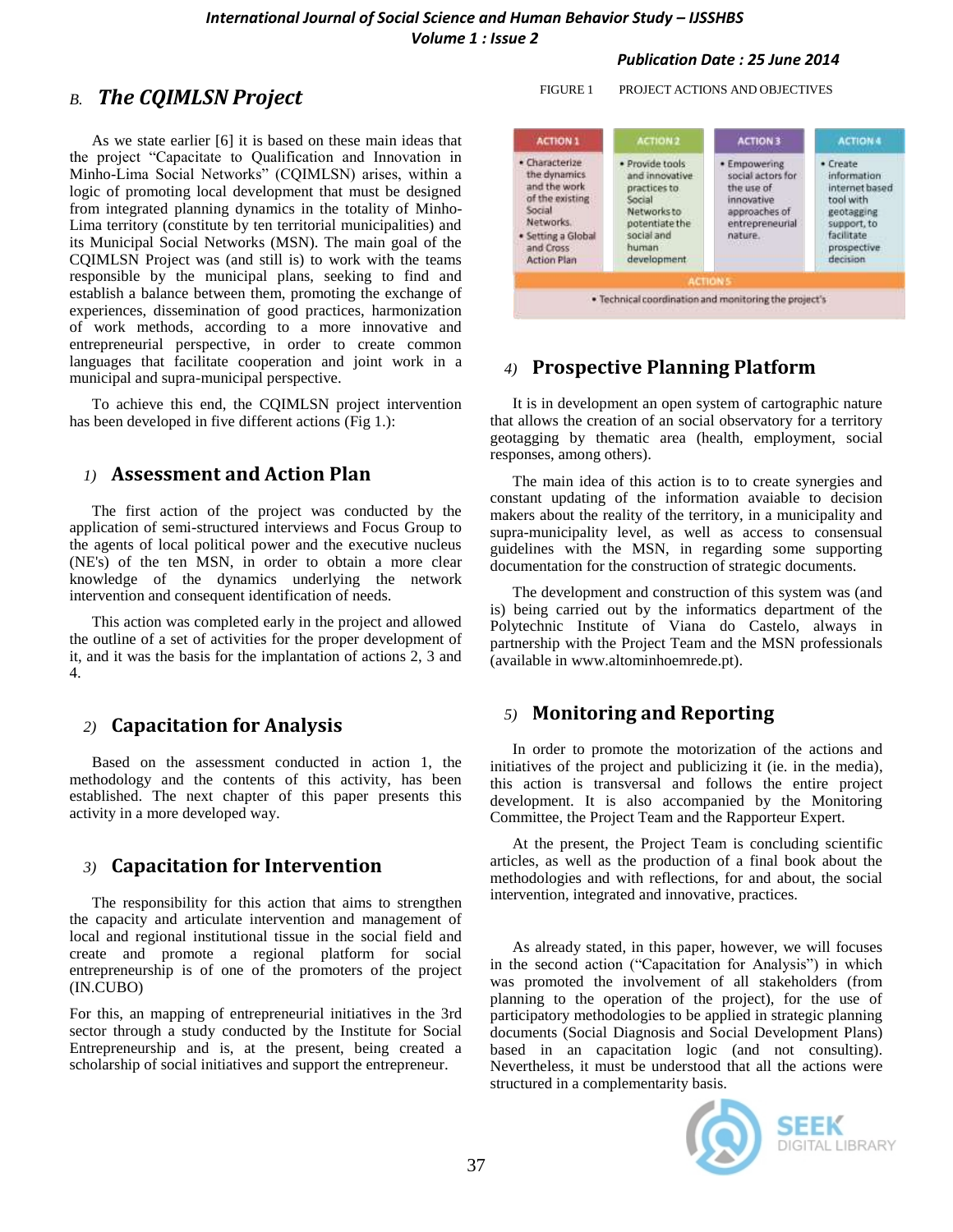*International Journal of Social Science and Human Behavior Study – IJSSHBS Volume 1 : Issue 2*

## **II. Capacitation Intervention**

Based on the principles of the national SNP, in the goals of this project, and in the results of the assessment action [6] this action intended to provide specific training to the social and human sciences professionals responsible for the implementation of the MSN, and consequently for the construction of the strategic documents, especially in the area of strategic planning, seeking to optimize the existing tools and instruments.

To this end, we planned a set of integrated activities, based on the principles of capacitation, qualification and innovation of SN's, in order to provide all the protagonists of information (strategic planning), instruments and tools that optimize their intervention and focus also on developing new approaches to social and local populations and regions.

These actions, however, were not structured in an isolated manner. Throughout the development of the project, in a recursive and dialectical relationship between theory and practice, training workshops were developed with the professionals, always complemented by collective meetings for experiences and problems sharing and effective monitoring by the project team to MSN. Fig. 2 shows, graphically, the methodology defined for the professional training of MSW

### *A. Participatory Strategic Planning Workshops*

In order to increase knowledge, skills, and ensuring the acquisition of specific tools in participatory methodologies, were developed training workshops for the professionals on:

- Strategic and operational planning based on participatory methodologies (6 workshops);
- Collaborative work in document production network (2 workshops);
- Personal and organizational terms coaching (3) workshops);
- Facilitation: network management processes (2 workshops)

With the accomplishment of these capacitation activities was possible to consolidate knowledge and skills in terms of strategic planning tools (problem identification, Eisenhower Model, Logical Framework Matrix and GANTT Operational Plan) as well as deconstruct the feeling of insecurity for the mobilization of joint strategic planning instruments in practical contexts.

In the course of these workshops were identified and overcome several training needs and encouraged the construction of DS and PDS simultaneously. Because of the number of professionals involved in the executive nucleus of the MSN, has been decided that the capacitation workshops





were directed to two professionals from each municipality team (focal points). These professionals, usually representatives of the City Hall and of the Social Security Institute were also the ones with more time assigned to this programme.

#### *B. Collective Meetings*

After each group of workshops stated above meetings were held to monitor and follow up the construction of the Social Diagnosis and Social Development Plan. In these meetings we proceeded to a sharing of experiences, capabilities and constraints inherent to the construction of strategic documents, in particular with regard to the implementation of participatory methodologies.

#### *C. Individual Monitoring*

In addition to the strategies mentioned above (collective meetings and workshops, the project team also developed various follow-up activities from each individual municipal team, besides also ensured the availability of a comprehensive set of information needed for the preparation of strategic documents (collection of general statistical data, for example).

These activities were aimed at the guidance on the collection of other elements specific indicators (territorial or local) in every territory, in reaching consensus on the structure and content of Diagnostics Social and Social Development Plans, and to promote awareness of local stakeholders (political, technical and local/regional entities) and the negotiation and resolution/minimization of the constraints of the professionals in relation to the work of the social network.

With these activities was also possible to meet the needs identified at assessment (action one), but also to those that took place in the training process itself, having been kept constant contact and on-going support to the MSN, according to the general plan and in response to specific requests.